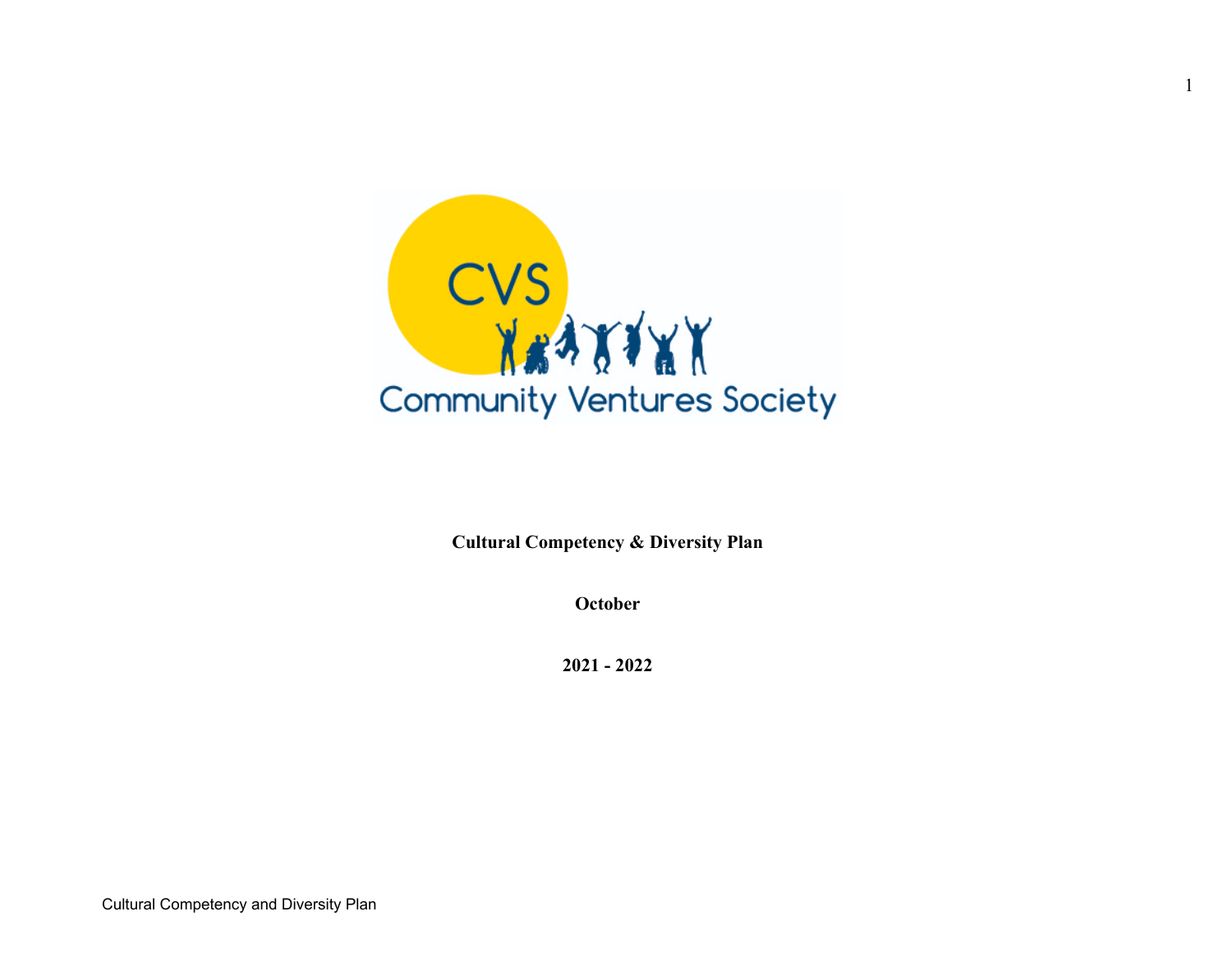#### **Introduction**

Community Ventures Society (CVS) is committed to fostering an increasingly inclusive and respectful community. By increasing our own cultural competency, we can better serve the people we support as well as model these competencies to our community. The Cultural Competency Plan is reviewed by the Executive Director every October to develop a yearly plan of priority actions.

### **Purpose of the Cultural Competency & Diversity Plan**

- ❖ To foster cultural competency within CVS and the greater community.
- ❖ Demonstrate behaviors, attitudes, policies and structures that promote cultural understanding, inclusivity and respect.
- ❖ Obtain cultural information and then apply that knowledge.
- ❖ Provide culturally competent and respectful services.

### **What is Culture?**

Although it is impossible for each person to know everything about every culture, it involves an individual's background, gender, religion, ethnicity, nationality, profession, and cognitive processes. Individual culture is socially inherited and is constantly changing as old cultures are influenced by the new. Culture is a social organism that involves the production, manipulation, processing, reception, and interpretation of symbols.

Examples of symbols are written or spoken words, consequences, uniforms, or appearances that represent knowledge accumulated. Within organizations, culture is both a dynamic phenomenon that surrounds us at all times, being constantly enacted and created by our interactions with others and shaped by leadership behavior, and a set of structures, routines, rules, and norms that guide and constrain behavior.

Furthermore, culture is made up of three levels: artifacts that are the visible organizational structures and processes; espoused values that are the goals and philosophies of the organization; and underlying assumptions, which are taken-for-granted beliefs, perceptions, thoughts, and feelings. Indeed, rendered down to its barest essence, culture is simply "the way we do things around here" (Schein, 2009, p. 37).

# **The Context**

CVS desires to be a culturally safe and knowledgeable organization.

# **Our Plan**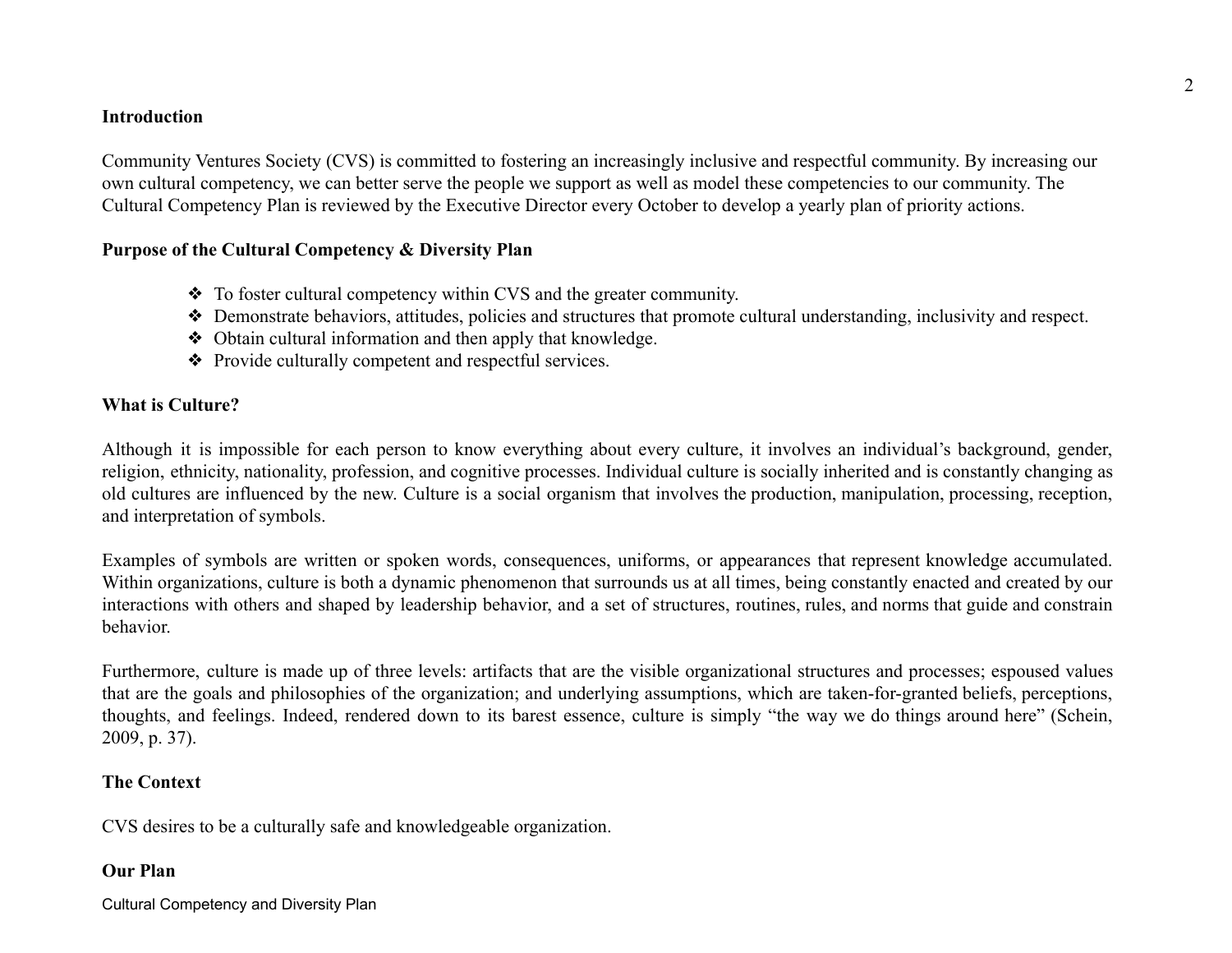CVS has a cultural competency and diversity plan that includes the people we serve, our staff, and other stakeholders. Our Cultural Competency and Diversity Plan is based on age, gender, sexual orientation, spiritual beliefs, socioeconomic status, and language.

We use demographics data gleaned from our Outcomes Report to assist us in shaping the Cultural Competency and Diversity plan for the year by examining the data to determine trends and to help us target the required areas that need attention. Moreover, we notice general trends via our interface with CSSEA, CEO Network, Federation of Social Service Agencies and CHRP.

In the 2021-2022 year we are focused on ensuring that all staff get the Open Future Learning Diversity online course. Also,

| <b>Business</b><br><b>Performance</b><br><b>Objective</b>             | Performance<br><b>Indicator</b>                                       | Performance<br><b>Target</b>         | <b>Priority Actions</b>                                           | <b>Person</b><br><b>Responsible</b>        | <b>Due Date for</b><br><b>Measurement</b> |
|-----------------------------------------------------------------------|-----------------------------------------------------------------------|--------------------------------------|-------------------------------------------------------------------|--------------------------------------------|-------------------------------------------|
| Training for<br>Cultural<br>Competency for<br>individuals             | Identify<br>individuals for<br>this training                          | 10 people                            | OFL - side by side<br>course<br>Finding and Building<br>community | Dawne/Diana<br>/Salima                     |                                           |
| All staff<br>meeting<br>including EDI<br>material/content<br>annually | All staff attain<br>EDI competency                                    | $100\%$ staff<br>attendance          | All staff attend March<br>28th staff meeting                      | Alex                                       | March 28, 2022                            |
| In person<br>training for EDI<br>competency for<br>staff              | All staff attain<br>EDI competency                                    | $100\%$ staff<br>attendance          | All staff attend course<br>reviewing EDI                          | Alex/Karen/<br>Diversity<br>Committee      | Spring/Summer                             |
| Increase<br>knowledge of<br>Indigenous<br><i>Issues</i>               | Develop Open<br><b>Future Learning</b><br>Module on<br>Decolonization | Module is<br>developed<br>internally | Consult with<br><b>Indigenous Action</b><br>Committee on content  | Pete $\&$<br>Diversity<br>Committee<br>and | Module developed<br>by June 2022          |